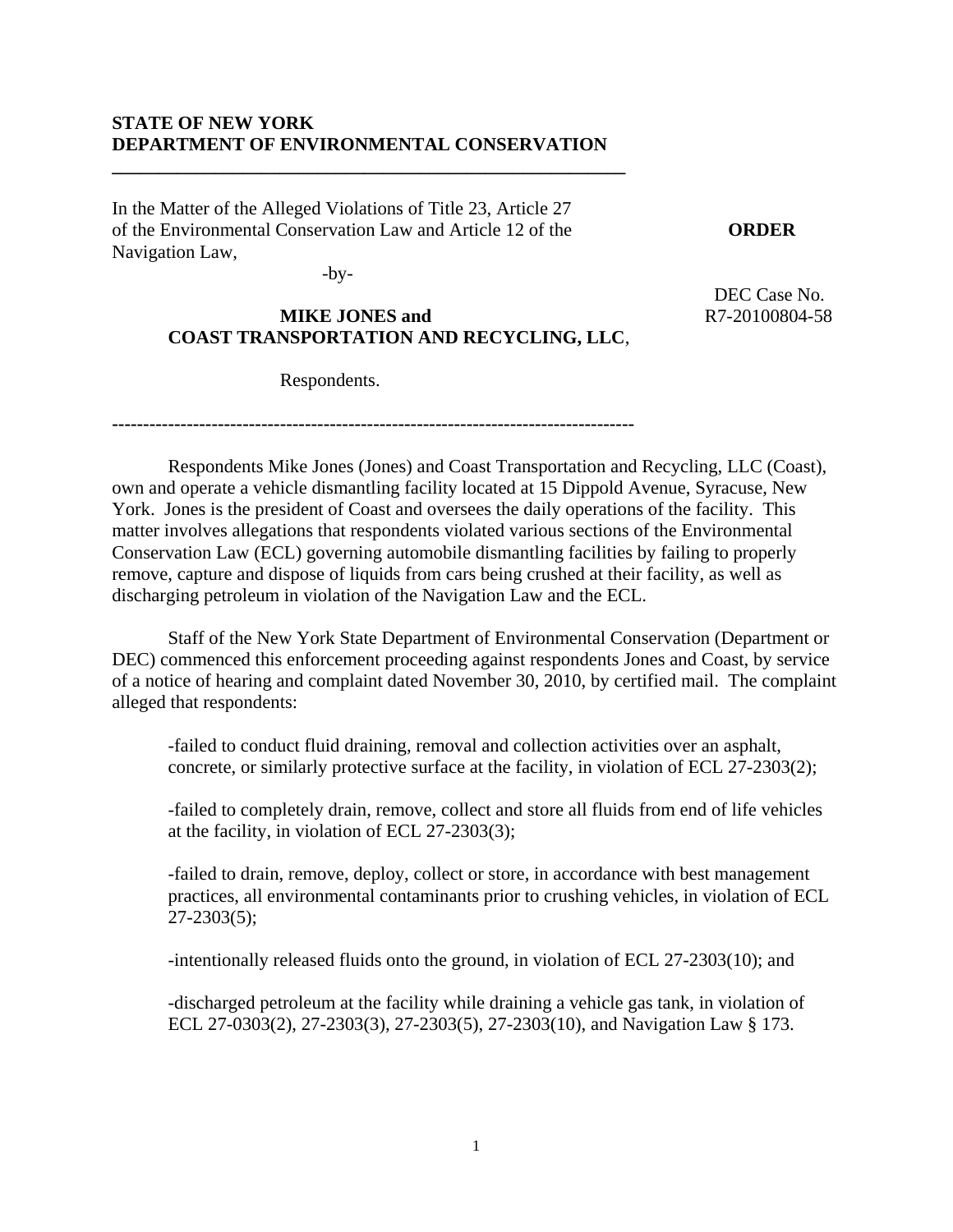Respondents received Department staff's pleadings on December 1, 2010, and served Department staff with their answer on December 20, 2010. By notice of motion dated May 5, 2011, Department staff moved for an order without hearing. Respondents' attorney submitted an affidavit in opposition to Department staff's motion dated May 25, 2011.

 When a motion for order without hearing is contested, it will be granted if, upon all the papers and proof filed, the causes of action are established sufficiently to warrant granting summary judgment under the Civil Practice Law and Rules (see 6 NYCRR 622.12[d]; Matter of Linden Latimer Holdings, LLC, Order of the Commissioner, July 15, 2008, at 3-4).

 The matter was assigned to Administrative Law Judge (ALJ) Helene G. Goldberger who prepared the attached hearing report. I hereby adopt the hearing report as my decision in this matter, subject to my comments below.

 The record demonstrates that Department staff carried its burden of making a prima facie showing of entitlement to summary judgment as a matter of law with respect to each violation alleged in Department staff's complaint. Respondents failed to establish the existence of any material issue of fact that would require a hearing, and failed to produce any affidavit from a person with direct personal knowledge of the facility's operations.

 The civil penalty of thirty thousand dollars (\$30,000) that Department staff has requested is authorized and warranted.

The ALJ recommended that respondents be ordered to comply with the September 2008 Plumley Engineering, P.C. plan entitled "Contingency Plan for Auto Scrap for Coast Transportation & Recycling, LLC" (contingency plan), that is annexed to the affidavit of Thomas M. Vigneault, DEC Environmental Engineer 2. The contingency plan describes the activities that should be in place for the handling of junk vehicles that are brought to the facility. These activities include visual inspection of the vehicle for fluid leaks before acceptance and the containment measures to be taken if the vehicle is leaking. The contingency plan also addresses the removal, from vehicles, of fuel and other waste fluids, batteries, air conditioning system refrigerant, and mercury switches, and the manner of handling vehicles during the crushing process.

As part of respondents' compliance obligations, this order also incorporates many of the requirements that were contained in a proposed consent order that Department staff had provided to respondents which respondents did not sign (see Exhibit B to Department staff's memorandum of law in support of the motion for order without hearing dated May 5, 2011). These requirements include:

> -labeling, closing and storing on a bermed concrete surface, all waste fluid containers at the facility;

-ensuring that all workers at the facility are aware of the facility's contingency plan and are trained in facility emergency procedures;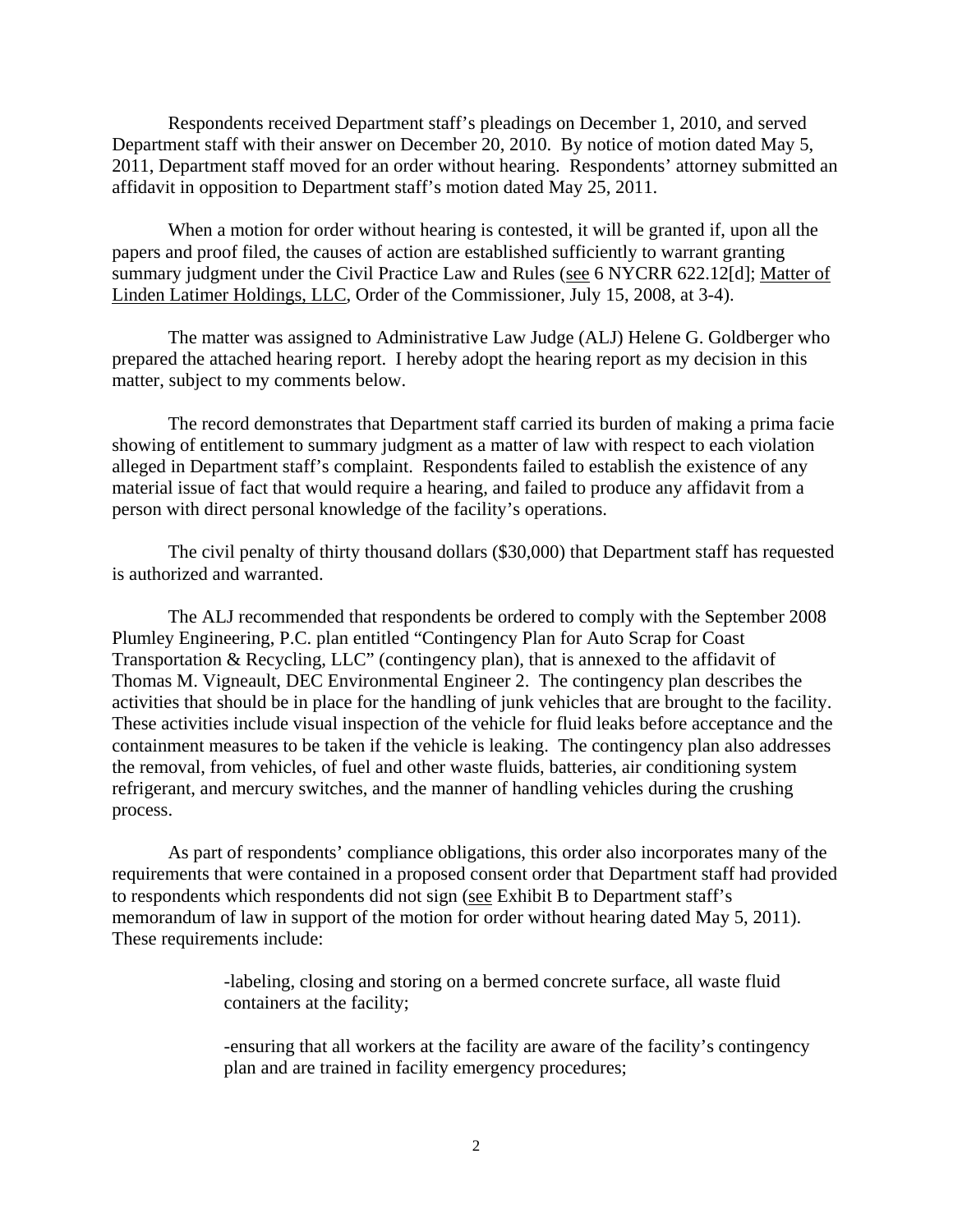-permanently sealing the trench drain in the vehicle maintenance building and submitting to Department staff photographs that document the permanent seal;

-obtaining coverage under the Department's State Pollutant Discharge Elimination System (SPDES) Multi-Sector General Permit for Stormwater Discharges Associated with Industrial Activity by submitting a completed notice of intent form to the Department and complying with all other requirements of the permit;

-removing and properly managing all fluids, batteries, mercury switches, PCB capacitors, refrigerants and airbags from vehicles being crushed or shredded;

-maintaining records and receipts for all materials removed from the facility;

-recycling or properly disposing of lead-acid batteries; and

-properly storing lead-acid batteries, prior to recycling or disposal.

The ALJ also recommended that respondents be required to retain the services of an environmental engineer to assess the extent of any contamination at the site and, as necessary, to submit a clean-up plan to the Department. I concur with the ALJ's recommendation.

ALJ Goldberger proposed that Department staff be directed to move for a summary abatement order in the event that respondents fail to comply with this order. I am not adopting that recommendation. Rather, in the event that respondents fail to comply with this order, the Department's Office of General Counsel shall evaluate appropriate steps, including, for example, seeking enforcement of the order or considering summary abatement proceedings, based on the circumstances at that time.

**NOW, THEREFORE**, having considered this matter and being duly advised, it is **ORDERED** that

I. Pursuant to 6 NYCRR 622.12, Department staff's motion for order without hearing is granted.

II. Respondents Mike Jones and Coast Transportation and Recycling, LLC, are adjudged to have violated:

- A. ECL 27-2303(2), by failing to conduct fluid draining, removal and collection activities over an asphalt, concrete, or similarly protective surface at the facility;
- B. ECL 27-2303(3), by failing to completely drain, remove, collect and store all fluids from end of life vehicles at the facility;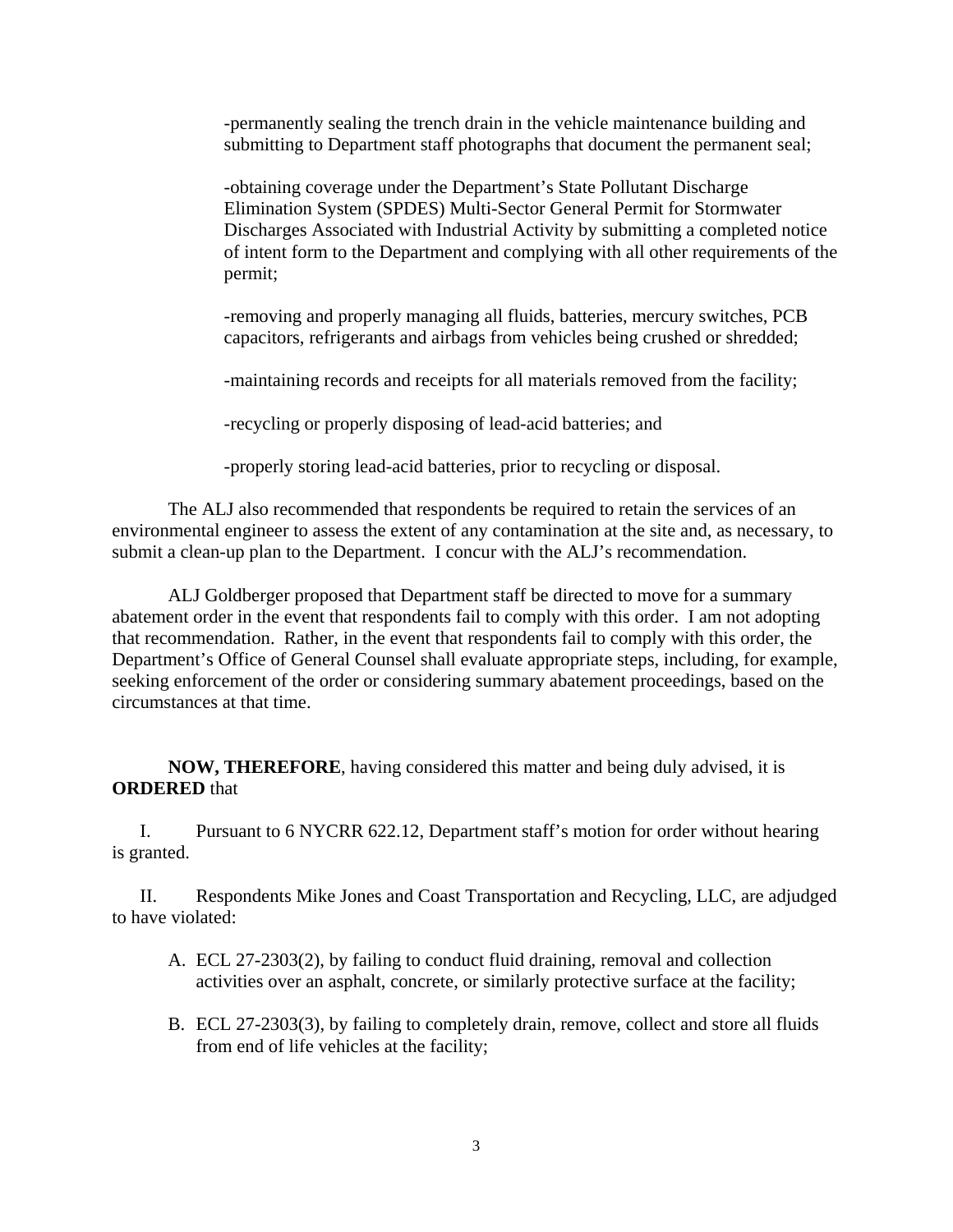- C. ECL 27-2303(5), by failing to drain, remove, deploy, collect or store, in accordance with best management practices, all environmental contaminants prior to crushing vehicles;
- D. ECL 27-2303(10), by intentionally releasing fluids onto the ground; and
- E. ECL 27-2303(2), 27-2303(3), 27-2303(5), and 27-2303(10) and section 173 of the Navigation Law, by discharging petroleum onto the ground at the facility.

III. Respondents Mike Jones and Coast Transportation and Recycling, LLC, are hereby assessed, jointly and severally, a civil penalty in the amount of thirty thousand dollars (\$30,000). The penalty shall be due and payable within thirty (30) days of service of this order upon respondents. Payment shall be made in the form of a cashier's check, certified check, or money order payable to the order of "New York State Department of Environmental Conservation" and mailed to the Department at the following address:

> Margaret A. Sheen, Esq. Division of Legal Affairs, Region 7 615 Erie Boulevard West, 2d Fl. Syracuse, New York 13204-2400

IV. Within thirty (30) days from the service of this order upon respondents, respondents shall undertake the following corrective actions:

- A. label, close and store on a bermed concrete surface, all waste fluid containers at the facility;
- B. prepare, implement and submit a plan detailing the actions that will be taken at the facility in the event of a fire or the receipt of unauthorized material;
- C. ensure that all workers at the facility are trained in facility emergency procedures;
- D. permanently seal the trench drain in the vehicle maintenance building and submit to Department staff photographs that document the permanent seal;
- E. obtain coverage under the Department's State Pollutant Discharge Elimination System (SPDES) Multi-Sector General Permit for Stormwater Discharges Associated with Industrial Activity by submitting a completed notice of intent form to the Department and complying with all other requirements of the permit;
- F. remove and properly manage all fluids, batteries, mercury switches, PCB capacitors, refrigerants and airbags from vehicles being crushed or shredded;
- G. maintain records and receipts for all materials removed from the property; and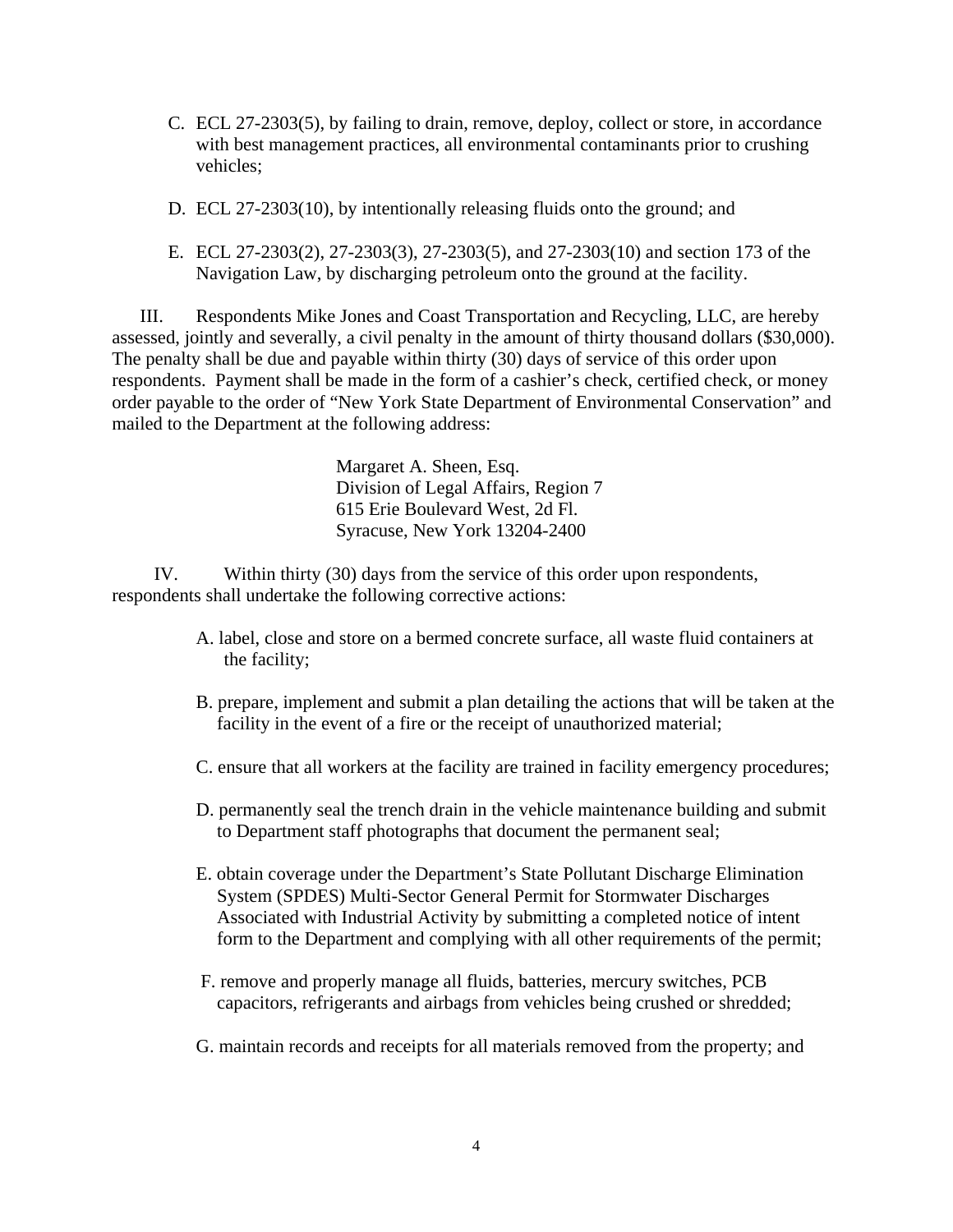H. recycle or properly dispose of lead-acid batteries, and properly store those batteries prior to recycling or disposal.

V. Within thirty (30) days from the date of the service of this order upon respondents, respondents shall implement the 2008 Plumley Engineering, P.C. contingency plan that is attached to the affidavit of Thomas M. Vigneault, DEC Environmental Engineer 2, sworn to as of May 6, 2011. Respondents shall review the contingency plan and make any revisions that may be required. If the contingency plan is revised, respondents shall submit it to Department staff, within fifteen (15) days of the service of this order upon respondents for staff's review and approval.

VI. Within sixty (60) days from the date of the service of this order upon respondents, respondents shall provide Department staff with a report documenting an investigation by a licensed engineer to determine what, if any, contamination exists at the facility and a plan that provides the measures that respondents will undertake to cleanup any contamination (remedial plan). The cleanup must be completed within sixty (60) days of Department staff's approval of the remedial plan.

VII. Any submissions required by paragraphs IV (except IV[E]), V, and VI of this order shall be sent to the Department at the following address:

> Division of Solid and Hazardous Materials NYSDEC – Region 7 615 Erie Boulevard West Syracuse, New York 13204

With respect to the notice of intent for the Department's State Pollutant Discharge Elimination System (SPDES) Multi-Sector General Permit for Stormwater Discharges Associated with Industrial Activity, as referenced in paragraph IV[E] of this order, respondent shall submit the notice of intent to the following address:

> NYSDEC Division of Water Bureau of Water Permits, 4<sup>th</sup> Floor 625 Broadway Albany, New York 12233-3505.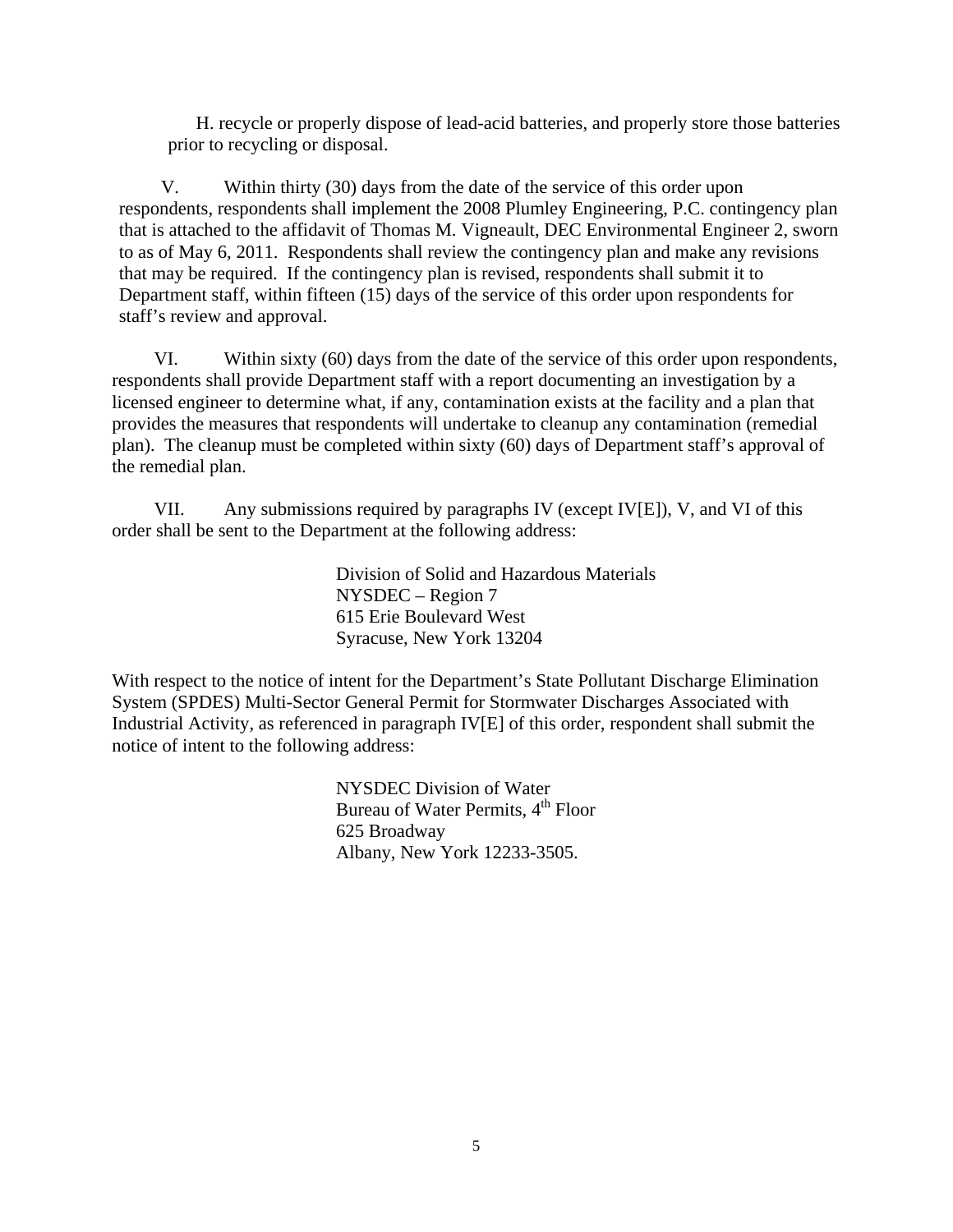VIII. The provisions, terms and conditions of this order shall bind respondents Mike Jones and Coast Transportation and Recycling, LLC, and their successors and assigns, in any and all capacities.

> For the New York State Department of Environmental Conservation

By:\_\_\_\_\_\_\_\_\_\_/s/\_\_\_\_\_\_\_\_\_\_\_\_\_\_\_

 Joseph J. Martens Commissioner

Dated: June 22, 2011 Albany, New York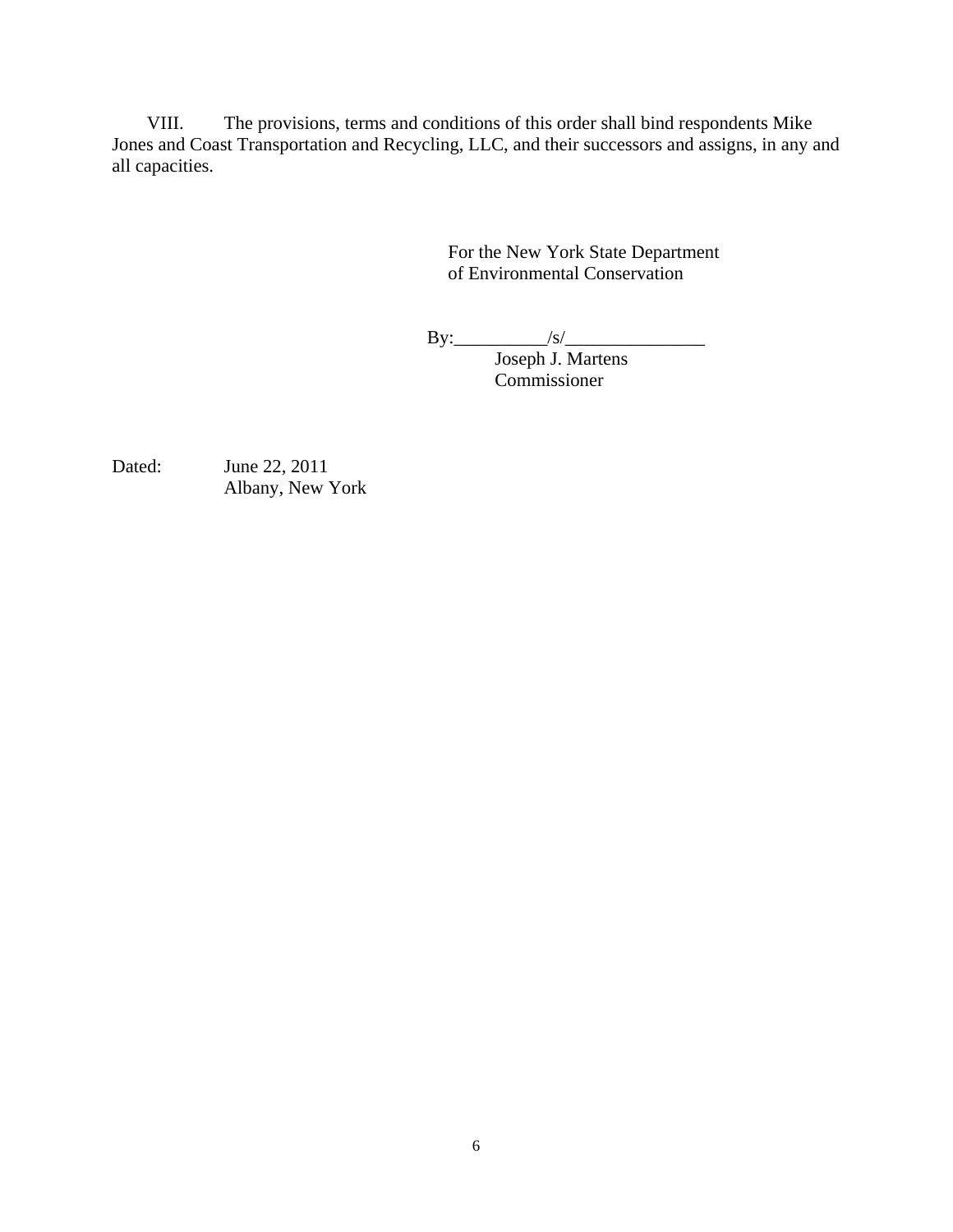#### **STATE OF NEW YORK DEPARTMENT OF ENVIRONMENTAL CONSERVATION**

In the Matter

- of -

the Alleged Violations of Article 27, Title 23 of the Environmental Conservation Law and Article 12 of the Navigation Law by:

## **MIKE JONES and COAST TRANSPORTATION and RECYCLING, LLC**,

Respondents.

DEC Case No. R7-20100804-58

### HEARING REPORT

\_\_\_\_\_\_\_\_\_\_\_\_\_\_\_\_/s/\_\_\_\_\_\_\_\_\_\_\_\_\_\_\_\_\_

Helene G. Goldberger Administrative Law Judge

June 13, 2011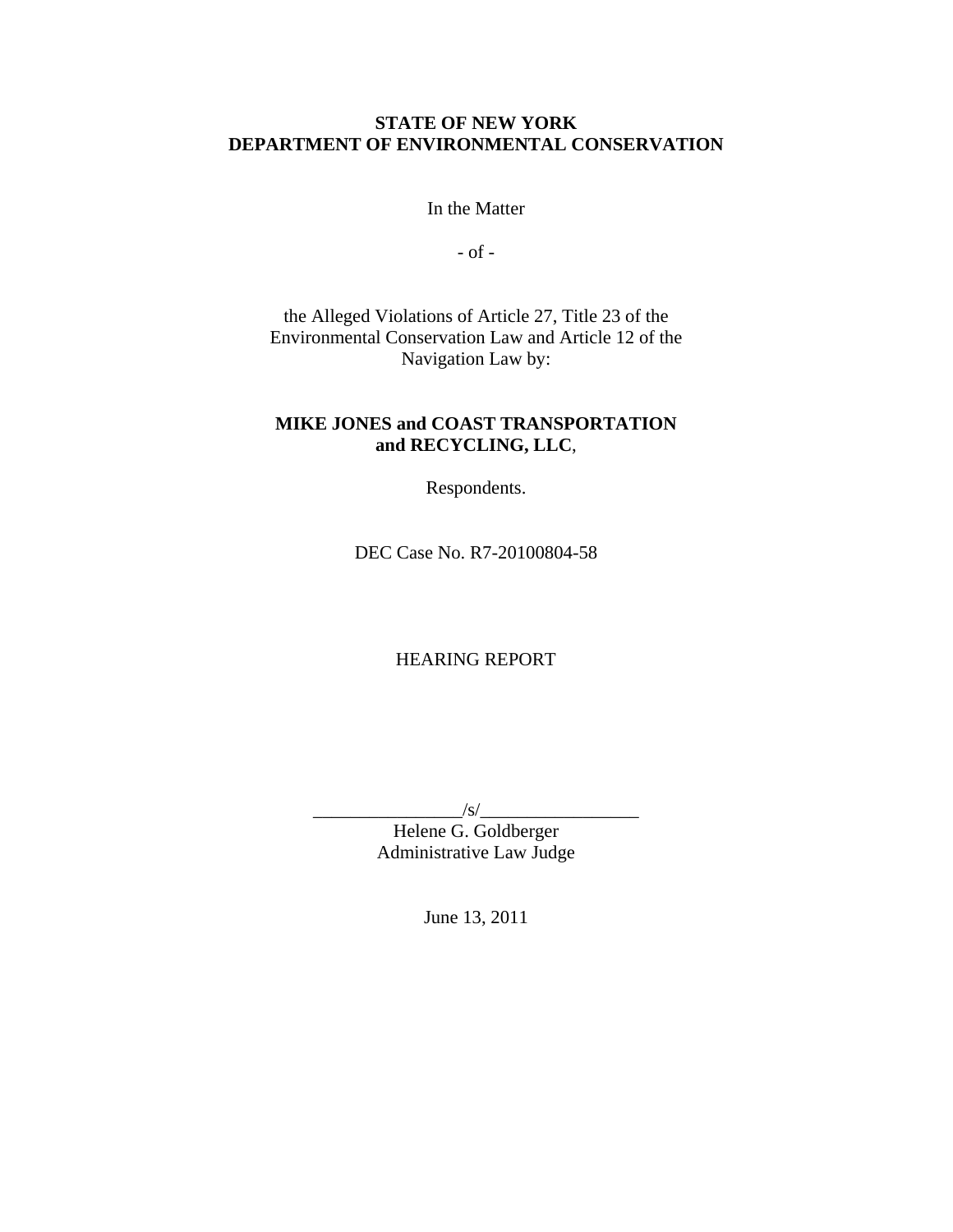#### Summary of Ruling

 The motion of the staff of the New York State Department of Environmental Conservation (DEC or Department) for summary order is granted. I recommend that the relief requested by staff be granted and additional relief be ordered as noted below.

#### Proceedings

 $\overline{a}$ 

 Department staff is represented by Margaret A. Sheen, Esq., Assistant Regional Attorney of the Department's Region 7 office located in Syracuse, New York. The respondents are represented by Gilles R.R. Abitbol, Esq., of Liverpool, New York.

 The Department staff commenced this enforcement proceeding against the respondents, Mike Jones and Coast Transportation and Recycling, LLC, by service of a notice of hearing and complaint dated November 30, 20[1](#page-7-0)0.<sup>1</sup> Exhibit (Ex.) C to Department staff's memorandum of law in support of motion for order without hearing (mem.) The respondents submitted a general denial dated December 20, 2010. Ex. D to staff's mem. In its complaint, the staff alleges that on November 12, 2010, the respondents failed to comply with the Environmental Conservation Law's (ECL) statutes governing the operation of automobile dismantling facilities by a) failing to conduct the draining of vehicles over a protective surface in violation of ECL § 27-2303(2); 2) failing to drain, collect, and properly store the fluids from vehicles being crushed in violation of ECL § 27-2303(3); 3) failing to drain, remove, deploy, collect and/or store, in accordance with best management practices all environmental contaminants prior to crushing in violation of ECL § 27-2303(5); 4) intentionally releasing fluids from crushed vehicles into the ground in violation of ECL § 27-2303(10); and 5) discharging petroleum while draining the gas tank of a vehicle in violation of ECL §§ 27-2303(2), 27-2303(3), 27-2303(5), 27-2303(10), and Article 12, § 173 of the Navigation Law.

 On May 9, 2011, the Department's Office of Hearings and Mediation Services (OHMS) received the staff's motion for order without hearing and supporting documents. On May 31, 2011, the OHMS received the respondents' attorney's affidavit in opposition to the motion. On that date, Chief Administrative Law Judge (ALJ) James T. McClymonds assigned the matter to me.

In support of staff's motion, Ms. Sheen submitted:

- 1) notice of motion for order without hearing dated May 5, 2011;
- 2) affirmation in support of motion for order without hearing dated May 5, 2011;
- 3) motion for order without hearing;
- 4) affidavit of Environmental Engineer 2 Thomas M. Vigneault, P.E. in support of staff's motion with attachments  $1 - 8$ ;
- 5) affidavit of Supervising Environmental Conservation Officer (SECO) David J. McShane with attachments 1-2; and

<span id="page-7-0"></span> $<sup>1</sup>$  In the various papers submitted on the motion before me, the respondent Coast Transportation and Recycling, LLC</sup> is alternatively referred to as LLP, LLC or Inc. Because the Department of State lists the entity as an LLC on its website, that is the identifier I am using in this report.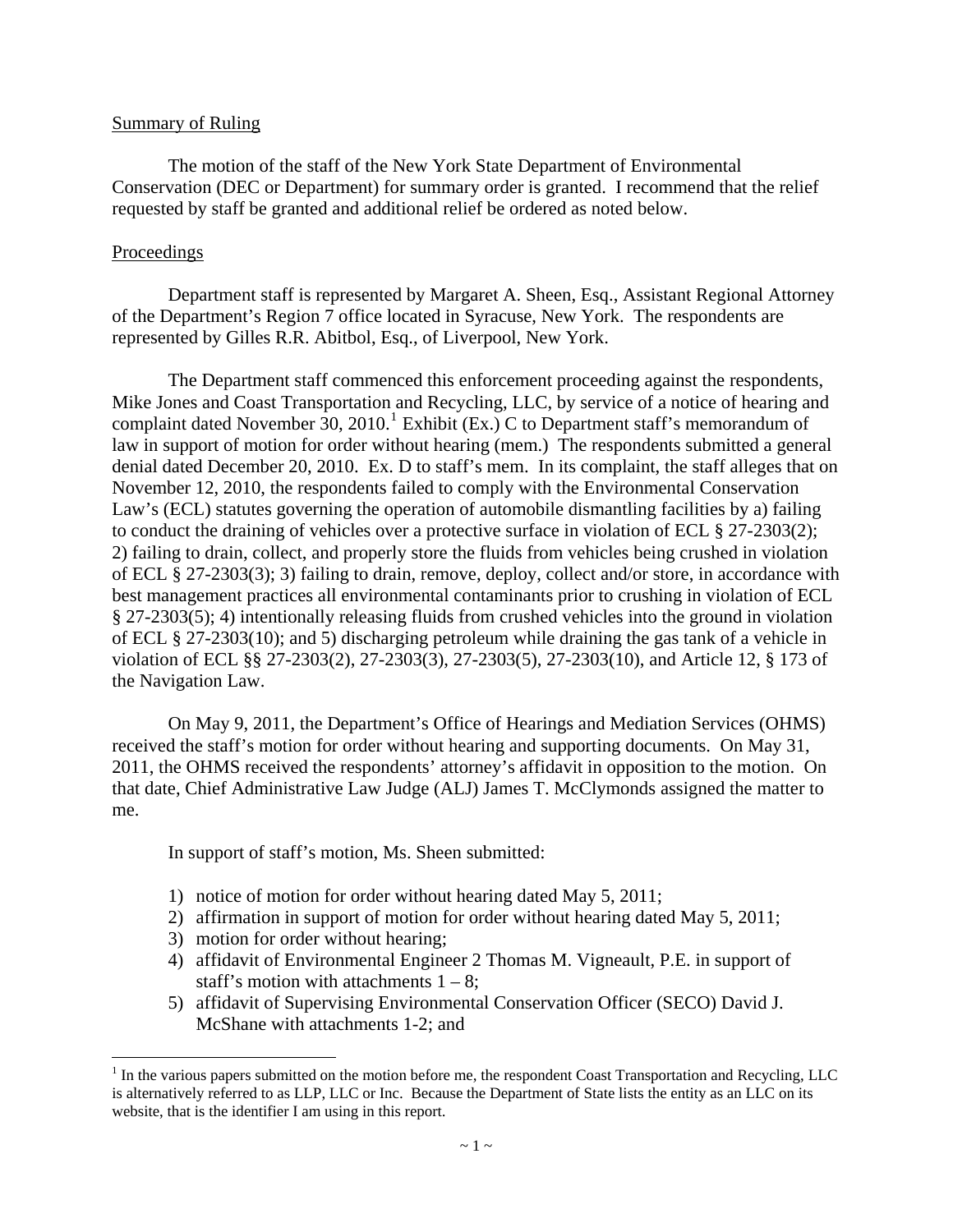- 6) Department staff's memorandum of law in support of staff's motion for order without hearing with exhibits:
	- A) notice of violation dated September 15, 2008 with schedule of compliance and inspection report dated September 9, 2008;
	- B) letter dated August 23, 2010 from Assistant Regional Attorney Sheen to Mr. Mike Jones, President, Coast Transportation and Recycling, LLP [sic] with proposed order on consent;
	- C) letter dated November 30, 2010 from Ms. Sheen to Mike Jones and Gilles Abitbol, Esq. with notice of hearing and complaint and affidavits of service; and
	- D) answer to complaint signed by Gilles R.R. Abitbol, Esq. and affidavit of service.

In opposition to staff's motion, the respondents submitted:

- 1) attorney's affidavit in opposition to motion dated May 25, 2011 with one exhibit; entitled "Paddock's & Coast Transportation and Recycling, Inc. DEC Compliance Report" with affirmation of Michael P. Jones dated September 3, 2008; and
- 2) affidavit of service dated May 26, 2011.

#### **FINDINGS OF FACT**

 Because the respondent has not produced an affidavit or any documentary evidence from an individual with personal knowledge, other than the compliance report, the only facts before this forum (other than the compliance report) are those presented by the Department staff.

- 1. The respondents own and/or operate a vehicle dismantling facility located at 15 Dippold Avenue, in the City of Syracuse, New York. McShane Affidavit (Aff.), ¶ 4. Michael P. Jones is the President of Coast Transportation and Recycling, LLC and oversees the day to day operations of the facility. Exhibit 1, Abitbol Aff.
- 2. On February 2, 2009, the respondents entered into an order/stipulation to resolve violations of ECL § 37-0107 (prohibition again storage or release to the hazardous substances including petroleum) that occurred in 2008. McShane Aff., ¶ 5. Specifically, between May and September of 2008, Department staff witnessed Coast Transportation employees puncturing vehicle fuel tanks outdoors on unpaved ground and failing to contain the draining fluids. *Id.* And, staff observed vehicles that had been crushed without first draining oil and other fluids. *Id.* The respondents paid a penalty of \$10,000 for these violations and in addition, agreed to complete a corrective action plan. *Id.;*  attachment 5 to Vigneault Aff. *See also*, Exhibit A to staff's memorandum.
- 3. On November 12, 2009, SECO David J. McShane responded to a complaint regarding activities at Coast Transportation's facility. McShane Aff., ¶ 6. While there, SECO McShane observed the following: draining of vehicle fluids on unpaved ground and into pooled water; failing to contain, collect and store fluids from crushed cars; failing to remove fluids from vehicles before crushing; and draining of gasoline onto ground. McShane Aff., ¶ 7. *See also*, Vigneault Aff., ¶ 12 and Attachments 1-4, 6 and 7 to affidavit.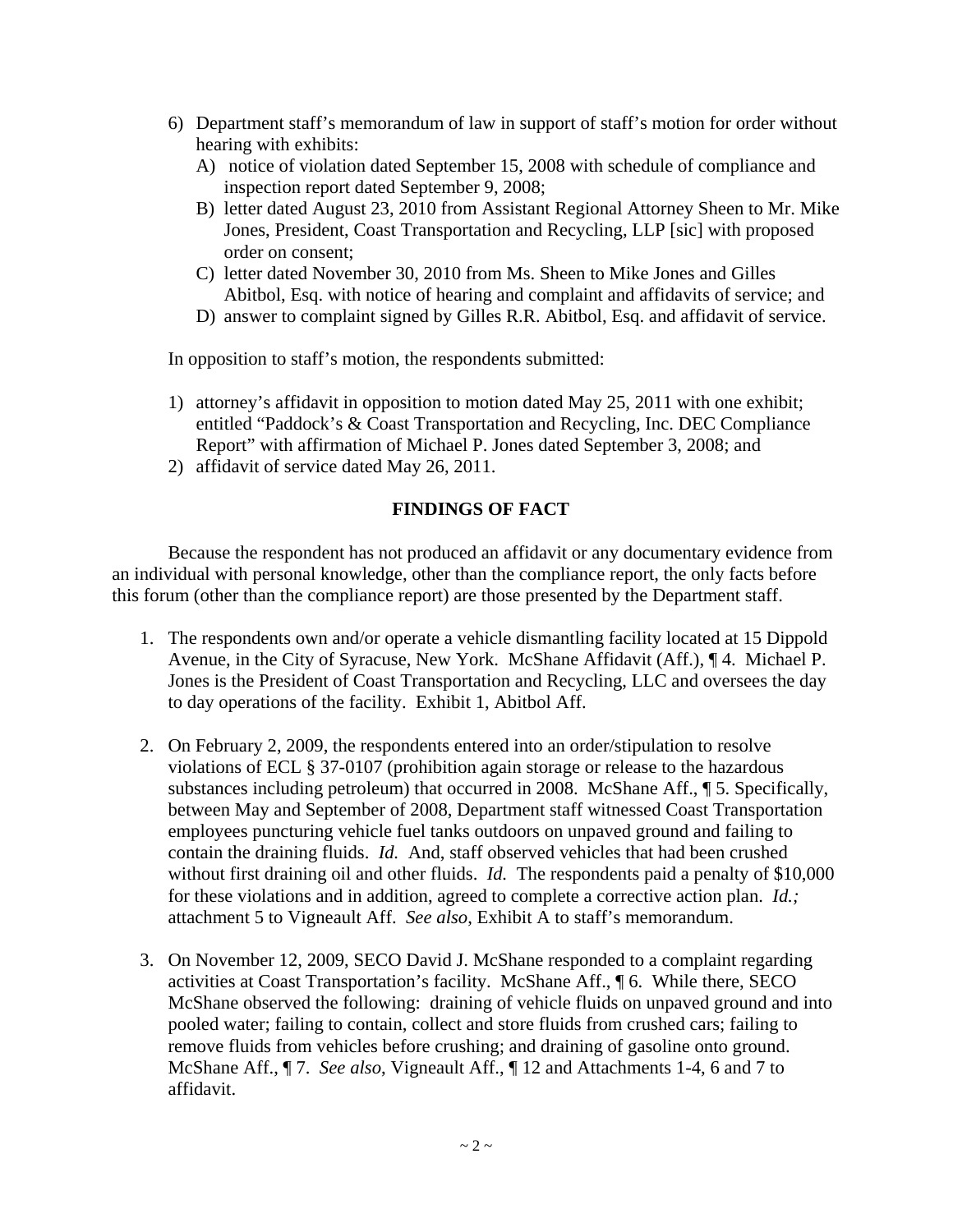- 4. The facility's stormwater collection system includes a catch basin located near the area of the improper vehicle draining activities. This catch basin drains stormwater from the site to an offsite earthen swale located adjacent to residential areas. Vigneault Aff., ¶ 11. Moreover, Ley Creek, a tributary of Onondaga Lake is located down gradient of the facility. *Id.*
- 5. On December 7, 2009, Department staff sent a notice of violation (NOV) to respondents that addressed the violations that SECO McShane observed on his November 12, 2009 inspection. Vigneault Aff., ¶6. The certified letter with the NOV was returned unclaimed and SECO McShane hand delivered the letter to the respondents on December 28, 2009. Attachment 2 to McShane Aff.
- 6. On August 23, 2010, Assistant Regional Attorney Margaret Sheen sent Mr. Jones a proposed consent order in an attempt to resolve the latest violations. Ex. B to Staff mem. Due to the lack of response by the respondents after a settlement meeting, Department staff commenced this proceeding. Complaint, ¶ 9.

#### Position of Staff

 It is the staff's position that the respondents have illegally operated their vehicle dismantling facility in disregard of the law and procedures set forth in the compliance plan that was devised in response to the 2008 violations. The staff provided information on the respondents' past similar violations and the potential for environmental damage by these actions. The staff explained that the penalties it has requested are well below the maximum statutory fines.

#### Position of Respondents

 The respondents have not provided any direct information other than the September 2008 compliance report attached to their attorney's affidavit. The attorney challenges the facts presented by staff but fails to provide any affidavits or documentation to support his arguments.

#### **DISCUSSION**

 Title 23 of Article 27 of the ECL regulates vehicle dismantling facilities. This title was added to the ECL by the Legislature in recognition of the serious potential for harmful environmental effects resulting from negligent and poor practices in the crushing and recycling of automobiles due to the many hazardous components in cars. *See attached*, letters of legislative sponsors. All vehicle dismantlers that own or control a facility for the dismantling of "end of life vehicles" are subject to the requirements in ECL § 27-2303. Among these are:

ECL  $\S 27-2303(2)$  – all fluid draining, removal, and collection activities shall be conducted on asphalt or concrete surface or other surface that allows equivalent protections to surface and groundwater.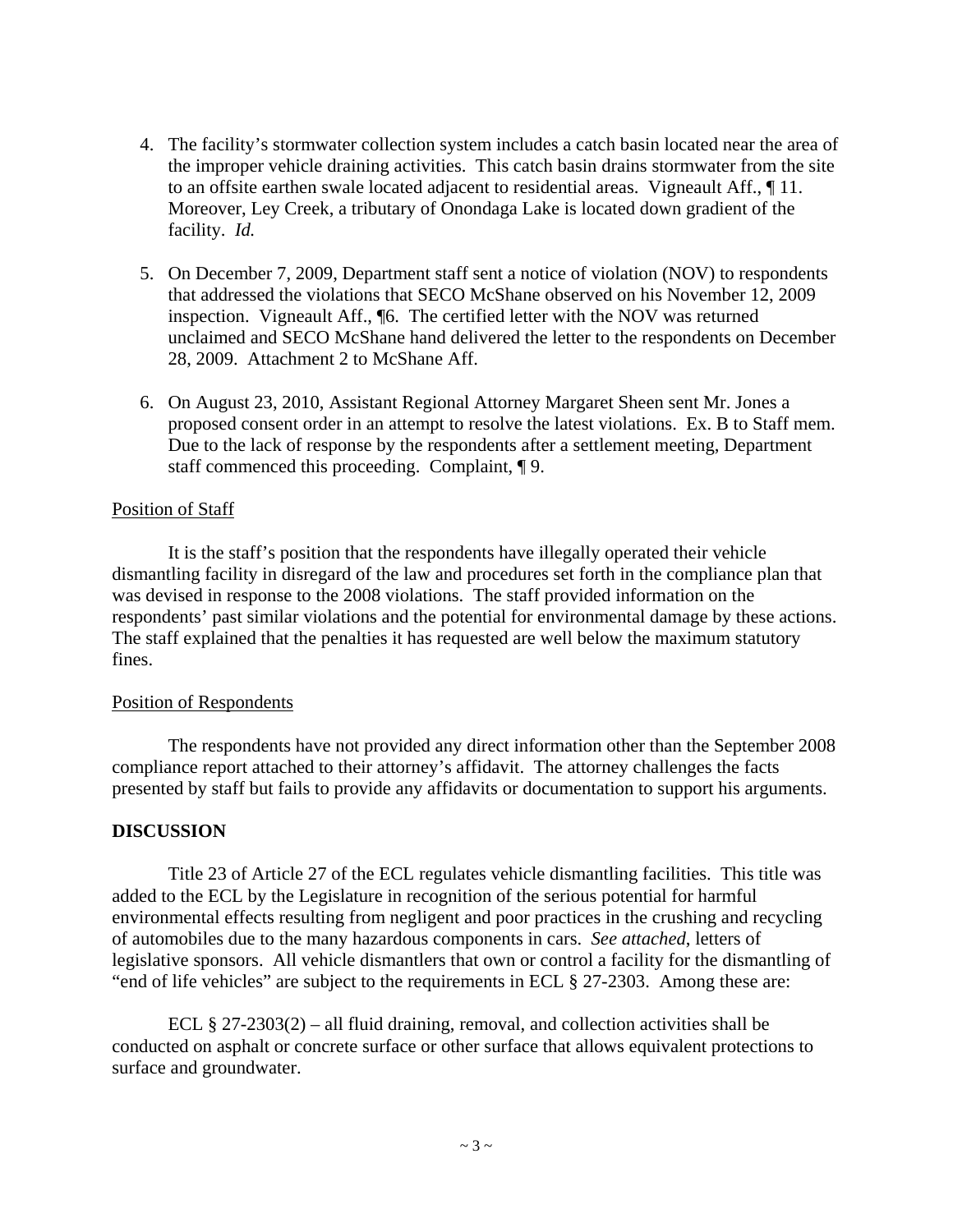ECL § 27-2303(3) – all fluids shall be completely drained, removed, collected, and stored for appropriate use, treatment or disposal.

ECL  $\S 27-2303(5)$  – prior to vehicle crushing or shredding, the following potential environmental contaminants shall be drained, removed, deployed, collected and/or stored, as appropriate with best management practices:

- (a) fluids including engine oil, transmission fluid, transaxle fluid, front and rear axle fluid, brake fluid, power steering fluid, coolant, and fuel;
- (b) lead acid batteries;
- (c) small PCB capacitors, mercury switches or other mercury containing devices;
- (d) refrigerants used in automobile air conditioning systems; and
- (e) air bags are deployed or removed.

ECL § 27-2303(10) – fluids shall not be intentionally released on the ground or to surface water.

The purpose of the Oil Spill Law is to "ensure a clean environment and healthy economy for the state by preventing the unregulated discharge of petroleum which may result in damage to lands, water or natural resources of the state . . ." Navigation Law, Article 12, § 171. Navigation Law, Article 12, § 173 prohibits the discharge of petroleum. Section 181 of the Navigation Law states that "[a]ny person who has discharged petroleum shall be strictly liable, without regard to fault, for all cleanup and removal costs and all direct and indirect damages, no matter by whom sustained, defined in this section." The Oil Spill Act provides a mechanism for swift action by the state to effect cleanups and imposes strict liability on landowners who have control over contaminated premises. *State v. Green*, 96 NY2d 403 (2001).

 Pursuant to § 622.12(a) of Title 6 of the New York Compilation of Codes, Rules and Regulations (6 NYCRR), staff has supported its motion for order without hearing with two factual affidavits in addition to the attorney affirmation, memorandum of law and exhibits that are annexed to those documents including photographs. The respondent has failed to provide any affidavits from individuals with personal knowledge of the facts. The only piece of documentary evidence is the 2008 compliance report annexed to Mr. Gilles' affidavit. However, all that this document shows is how at variance the activities at the respondents' facility have been with the various relevant compliance plans. For example under *Procedure of Dismantling*  on the third page of the compliance report, it states that "[e]very car . . . will be processed following the procedure hereunder described: - positioning on the dismantling pad; removal of any fluid: engine oil, transmission fluid, trans axle fluid, axle fluid, brake fluid, power steering fluid, coolant, and gasoline; ..." According to SECO McShane, on the day he observed activities at the facility, the respondents did not even bother to put the vehicles into the building with the concrete floor but instead crushed them above unpaved ground with merely a bucket to capture fluids that spilled onto the ground and created a sheen on the ponded water on the site.

 Mr. Gilles, an attorney who establishes no bases for his disputes with the facts set forth by the DEC personnel, maintains that the staff did not give the respondents sufficient time "to cure the violations and to actually clean the grounds of any spills after the alleged violation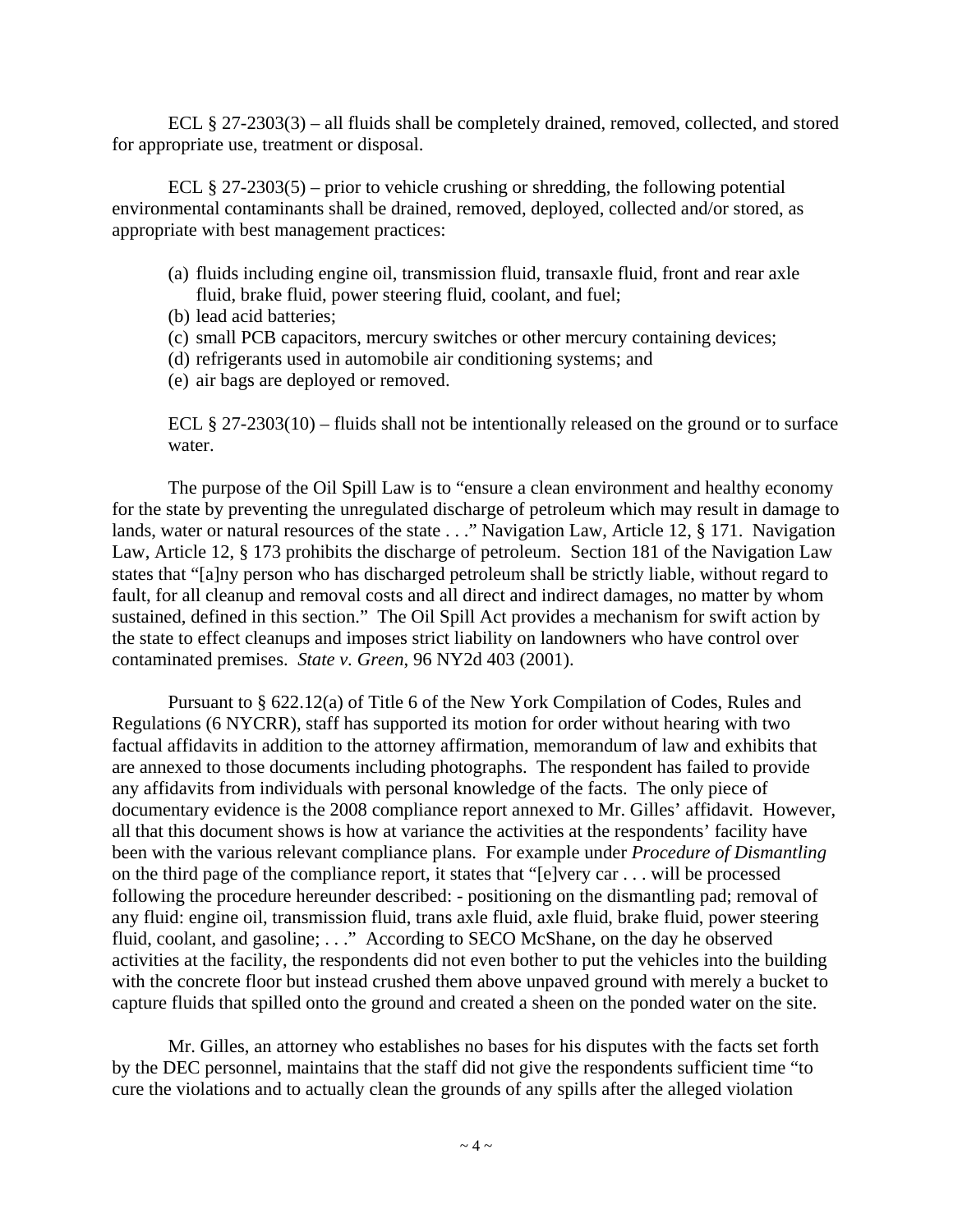occurred." First, this statement makes it seem like an accidental spill occurred when SECO McShane reported watching the intentional procedures of the facility's employees that resulted in various automotive fluids ponding on the bare ground. *See*, photograph of respondents' employee engaged in this activity, Attachment 2 to Vigneault Aff. In addition, the respondents were provided with multiple opportunities by staff to resolve these violations by responding to the NOV or the proposed consent order and chose not to work with staff forcing the commencement of this proceeding. Mr. Gilles further contends that SECO McShane's statements are "hearsay" because the SECO was not sure if he was viewing 3 or 4 crushed vehicles. Rather, this statement (bolstered by the statements of Thomas Vigneault [Aff., ¶ 12]) reveals an honest portrayal. The other statements by counsel similarly fail to provide any facts or legitimate arguments in defense of the respondents.

 Accordingly, there is no doubt that summary judgment is appropriate as the respondents have "failed to establish the existence of any material issue of fact which would require hearing." *Edgar v. Jorling*, 225 AD2d 770, 771 (2d Dep't 1996), *lv to appeal denied*, 89 NY2d 802 (1996); 6 NYCRR § 622.12(c). In a motion for summary order, it is essential that a party opposing the motion submit competent evidence rather than speculation in order to defeat the motion. *See, Zuckerman v. City of New York*, 49 NY2d 557, 562 (1980).

 As noted by staff, prior to May 28, 2010, ECL § 71-4003 provided for a civil penalty for a first violation of ECL Article 27, Title 23 not to exceed five hundred dollars and an additional penalty of not more than five hundred dollars for each day during which said violation continues. Article 12, § 192 of the Navigation Law provides for a maximum penalty of not more than \$25,000 for the first violation of Navigation Law, Article 12 and an additional civil penalty of not more than \$25,000 for each day during which such violation continues.

 The staff has established that the respondents violated four laws contained in Title 23 of Article 27 of the ECL in addition to the Navigation Law for each of the 3-4 cars they processed during staff's observation on November 12, 2009. I calculate a maximum penalty of six thousand dollars pursuant to ECL § 71-4003 and a penalty of \$75,000 pursuant to Navigation Law § 192, totaling \$81,000. While the staff's requested penalty of \$30,000 is far under the maximum that could be exacted, I cannot increase it because of staff's limited request in the complaint. *See, Matter of 134-15 Rock Management Corp.,* Commissioner's Order (December 10, 2008).

 As staff noted in its motion papers, these respondents have previously been found in violation of the ECL by their improper handling of automotive fluids. While the respondents have paper plans (*see,* compliance report annexed to Gilles' affidavit and contingency plan annexed to Vigneault affidavit) to comply with the State's environmental laws as they apply to the automotive dismantling business, they failed to do so in practice thus jeopardizing the environment and public health. Thus, there is no question that the penalty of \$30,000 is warranted, at a minimum.

 Beyond the payable penalty however, due to the history of violations at this facility, it is imperative that the staff ensure that the respondents operate in full compliance with the applicable laws. Therefore, the respondents should be compelled to comply with the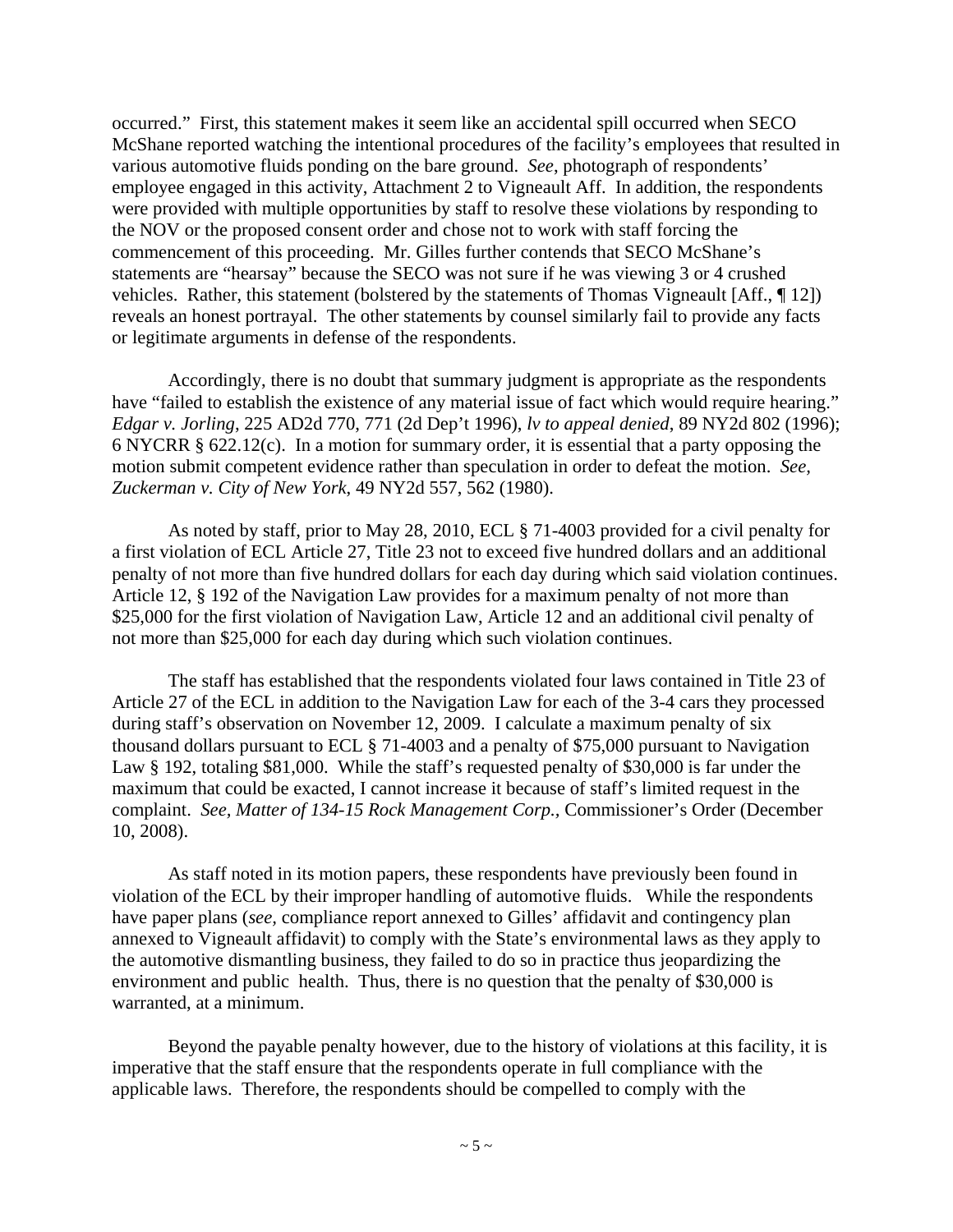contingency plan for auto scrap that appears to have been prepared by Plumley Engineering, P.C. on behalf of the respondents in September [2](#page-12-0)008 via a schedule of compliance.<sup>2</sup> Attachment 5, Vigneault Aff. This plan should be updated to reflect any change in conditions at the facility. In addition, the respondents should be required to retain an engineer to assess any property contamination that requires cleanup and to provide a schedule forthwith to address any such conditions. Finally, given the lack of compliance, I would recommend that the Commissioner direct staff to seek a summary abatement order to close this facility in the event that it is found out of compliance with the order.

#### **RECOMMENDATIONS AND CONCLUSIONS OF LAW**

I find that the respondents are liable for violations of ECL §§ 27-2303(2), 27-2303(3), 27-2303(5), 27-2303(10), and Navigation Law, Article 12, § 173. I find further that the staff's request for a penalty of \$30,000 is within the applicable statutory amounts. And, I conclude that the respondents should be compelled to investigate and cleanup any petroleum contamination on their property and to amend the 2008 plans as necessary to comply with the applicable laws. In the event that the respondents do not comply with the Commissioner's order, I find that it is appropriate to seek a closure of the facility to prevent further environmental degradation.

I recommend that the staff's motion for summary order be granted with the requested relief as modified above. I recommend that the Commissioner order the respondents to pay a penalty of \$30,000, jointly and severally, and to comply with a schedule of compliance that incorporates the requirements in the 2008 plan annexed as Attachment 5 to the Vigneault Aff. and also addresses any petroleum contamination at the facility. In addition, I recommend that the Commissioner direct staff to seek a summary abatement order to close this facility in the event that the respondents fail to adhere to the requirements of the order.

 $\overline{a}$ 

<span id="page-12-0"></span> $2<sup>2</sup>$  In the notice of motion, staff requests that the Commissioner issue an order requiring the respondents to implement the schedule of compliance annexed to the notice of motion as Schedule A. Because the 2008 compliance plan appears to address many of the items included in the schedule, I did not find it necessary for the respondents to recreate a plan. Instead, I determined it appropriate to require the respondents to comply with the 2008 compliance plan, to update it as necessary, and incorporate elements of the consent order that were not addressed in the compliance plan.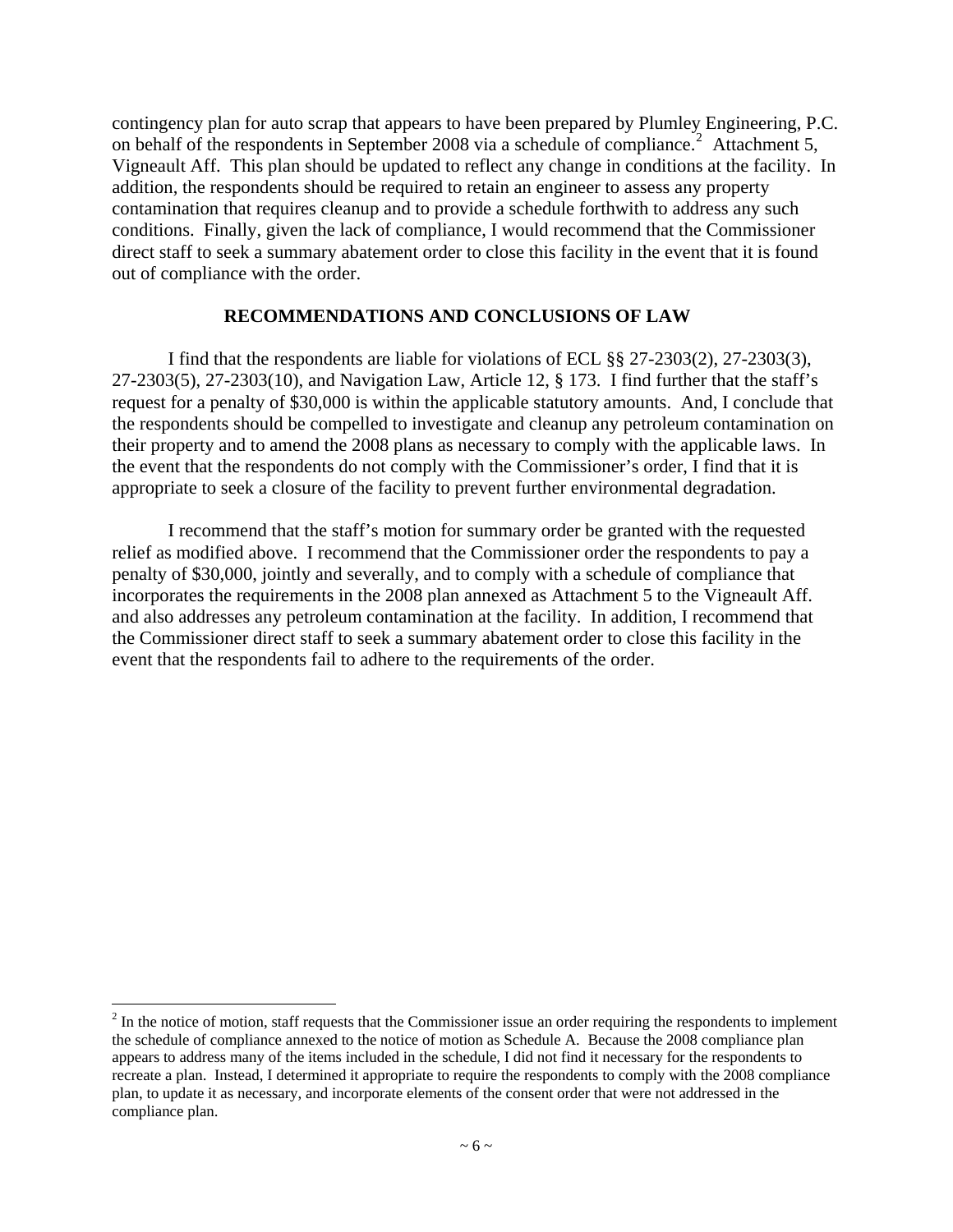

#### THE SENATE STATE OF NEW YORK

KENNETH P. LAVALLE 1ST SENATE DISTRICT CHAIRMAN, MAJORITY CONFERENCE CHAIRMAN COMMITTEE ON HIGHER EDUCATION

325 MIDDLE COUNTRY ROAD SELDEN, NEW YORK 11784

July 24, 2006

Richard Platkin, Esq. Counsel to the Governor Executive Chamber, Room 225 State Capitol Albany, New York 12224

Re: S.8405 (LaValle)/A.7633 (Eddington)

AN ACT to amend the Environmental Conservation Law, the Vehicle and Traffic Law and the Economic Development law, in relation to regulation of vehicle dismantlers

Dear Mr. Platkin:

The above-referenced bill, has been approved by the Legislature and is before the Governor for consideration. This legislation would require vehicle dismantling facilities to follow strict guidelines designed to protect the environment (including groundwater and surface waters), in addition to providing greater protection for the health, safety and welfare of people living and working in the communities where such facilities are located.

Currently across New York State, automobile dismantlers are operating under limited regulation. Neighboring residents are subjected to negative visual impacts such as high stacks of automobiles rising above fences and noise pollution caused by explosions and the constant operation of heavy equipment. These ongoing nuisances are eroding the quality of life in communities close to these businesses.

This legislation also calls for an annual report detailing among other things, the number and nature of any violations of state laws, rules or regulations, thereby increasing the transparency of such facilities to the public. In addition, the bill addresses the potential health and safety risks these types of facilities pose. Therefore, I respectfully urge favorable consideration of this legislation by the Governor.

Sincerely yours,

en Latalle

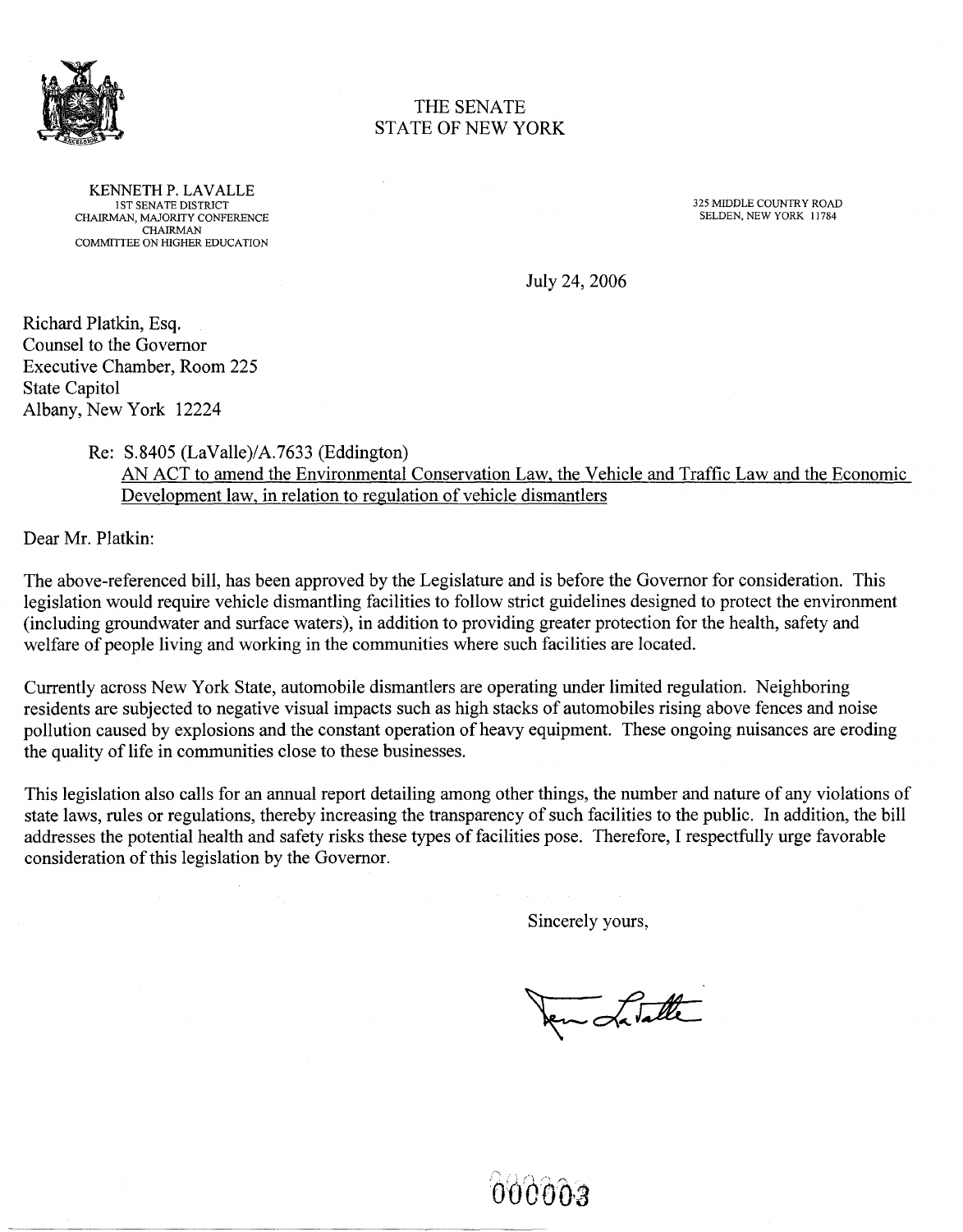

PATRICIA A. EDDINGTON Member of Assembly 3<sup>RD</sup> District

July 10,2006

Hon. George E. Pataki Executive Chamber State Capitol Albany, New York 12224

Re: Assembly Bill A.7633/Senate Bill S. 8405

Dear Governor Pataki:

After three years, the Senate unanimously joined the Assembly in passing my legislation regulating vehicle dismantlers and scrap yards. The residents of Medford in the 3rd Assembly District have long suffered the adverse impact of businesses such as Gershow Recycling

**THE** ASSEMBLY **STATE OF NEW YORK**

**ALBANY**

My legislation requires vehicle dismantlers to adhere to strict standards that prevent environmental, health and safety hazards. Companies like Gershow Recycling of Medford would also have to put a contingency plan in place that details the actions to be taken after a fire or spill. This legislation will protect both the residents living in close proximity to these facilities as well as those employed there.

Among the issues addressed in my bill are the proper storage and drainage of hazardous materials, the stacking of vehicles, and the elimination of flammable vegetation to prevent the risk of fire. It would also require vehicle dismantlers to send an annual report to the state Department of Environmental Conservation that would be posted on the department's Web site.

Gershow Recycling's problems are well-documented. Earlier this year, the facility received nine serious citations, three repeat violations, and a fine of \$26,000 following an investigation I called for by the Occupational Safety and Health Administration after the tragic death of a 32-year-old employee, Vincent Marchesi.

Problems associated with these types of facilities are not limited to the Gershow Facility in Medford. Many of my colleagues have similar facilities and the problems associated with them in their own districts. That is why the legislation passed with wide bi-partisan support.

I respectfully urge you to promptly sign this important legislation.

Sincerely,

fatrin h. lddingt

PAE:dl DISTRICT OFFICE: 38 Oak Street, Suite 5, Patchogue, New York 11772 • (631) 207-0073 • ALBANY OFFICE: Room 639, Legislative Office Building, Albany, New York 12248. (518) 455-4901

₹→ Printed on recycled paper.

'000004

CHAIR Committee on Libraries and Education Technology

COMMITTEES Education Governmental Operations Health Higher Education Labor

PRESIDENT Legislative Women's Caucus

MEMBER National Legislative Association on Prescription Drug Prices